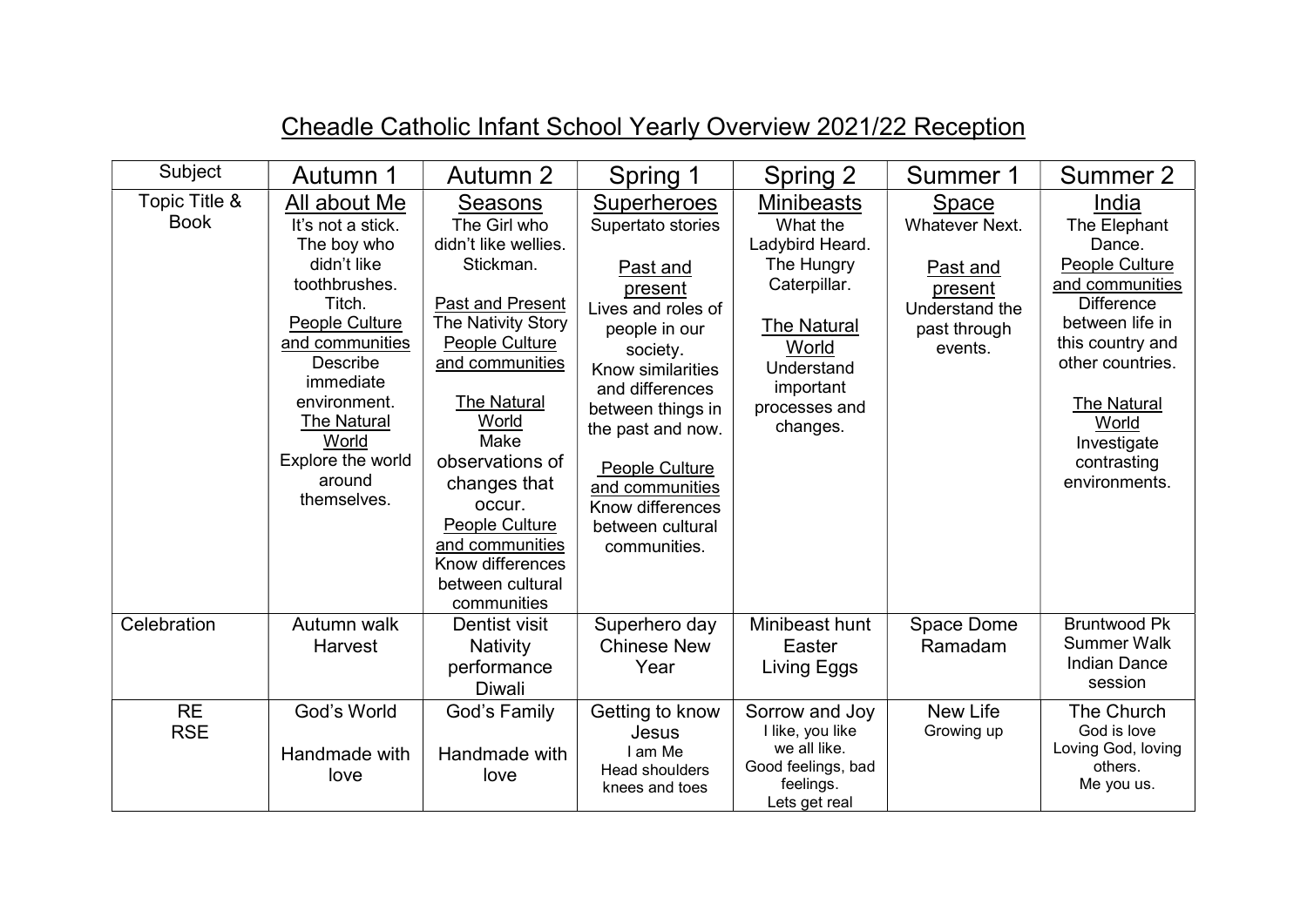|                         |                                                                                                                                                                                                                                                                                                                                                                                                                                                                                                                                                     |                                                                                                                                                                                                                                                                                                                                                                     | Ready Teddy                                                                                                                                                                                                                                                                                                                                                                                                                                                                       |                                                                                                                                                                                                                                                                                                                    |                                                                                                                                                                                                                                                                                                                                                                                                             |                                                                                                                                                                                                                                                                                                                                                                                                                                              |
|-------------------------|-----------------------------------------------------------------------------------------------------------------------------------------------------------------------------------------------------------------------------------------------------------------------------------------------------------------------------------------------------------------------------------------------------------------------------------------------------------------------------------------------------------------------------------------------------|---------------------------------------------------------------------------------------------------------------------------------------------------------------------------------------------------------------------------------------------------------------------------------------------------------------------------------------------------------------------|-----------------------------------------------------------------------------------------------------------------------------------------------------------------------------------------------------------------------------------------------------------------------------------------------------------------------------------------------------------------------------------------------------------------------------------------------------------------------------------|--------------------------------------------------------------------------------------------------------------------------------------------------------------------------------------------------------------------------------------------------------------------------------------------------------------------|-------------------------------------------------------------------------------------------------------------------------------------------------------------------------------------------------------------------------------------------------------------------------------------------------------------------------------------------------------------------------------------------------------------|----------------------------------------------------------------------------------------------------------------------------------------------------------------------------------------------------------------------------------------------------------------------------------------------------------------------------------------------------------------------------------------------------------------------------------------------|
| <b>PSED</b>             | <b>Building</b><br>Relationships<br>Initiate play, offer<br>cues to peer to join<br>with them.<br>Become familiar with<br>class routines.<br>Checking in jars<br>Circle Times.<br>Golden Rules.<br>Select and use<br>resources with help.<br>Explore stories about<br>caring for one another<br>and God's World.<br>ELG Work and play<br>cooperatively and take<br>turns with others. BR<br><b>ELG</b> Form positive<br>attachments to adults<br>and friendships with<br>peers BR<br>ELG Manage own basic<br>hygiene (dressing and<br>toileting) MS | Feelings<br>Be aware of own<br>feelings and know that<br>some actions and words<br>can hurt others'<br>feelings.<br>Begin to accept the<br>needs of others.<br>Enjoy carrying out<br>small tasks.<br>Intro to Challenge<br>cards<br>ELG Show sensitivity to<br>their own and others'<br>needs. BR<br>ELG Understand the<br>importance of healthy<br>food choices MS | <b>Managing Self</b><br>Begin to show<br>confidence when taking<br>part in an activity.<br>Confident to talk to<br>other children when<br>playing and will talk<br>about own home<br>experiences.<br>ELG Be confident to try<br>new activities MS                                                                                                                                                                                                                                 | Self-regulation<br>ELG Show and<br>understanding of their<br>own feelings and those<br>of others and begin to<br>regulate their<br>behaviour accordingly.<br><b>SR</b><br>ELG Be able to wait for<br>what they want. SR<br>Begin to focus and<br>respond appropriately<br>to given instructions<br>and activities. | Change<br>Begin to explain own<br>understanding and ask<br>appropriate questions<br>of others.<br>ELG Be confident to<br>try new activities and<br>show independence and<br>resilience MS                                                                                                                                                                                                                   | Moving On<br>Become confident to<br>speak to others about<br>own needs, wants,<br>interests and opinions.<br>Initiate conversations.<br>attend to and take<br>account of what others<br>say.<br>Understands that own<br>actions affect other<br>people (ie tries to<br>comfort another child<br>if they have upset<br>them)<br><b>ELG</b> Explain the<br>reasons for rules,<br>know right from wrong<br>and behave accordingly.<br><b>MS</b> |
| Physical<br>Development | Move freely with confidence in a range of ways,<br>such as crawling, rolling, jumping, hopping,<br>skipping.<br>Stand momentarily on one foot when shown.<br>Can tell adults when hungry, tired or when they<br>want to rest or play.<br>Observe the effects of exercise on their bodies.<br>Learn about healthy diet (visit from school dental<br>team) Posters - Healthy foods/ not healthy foods<br>Daily Mile<br>Commando Club                                                                                                                  |                                                                                                                                                                                                                                                                                                                                                                     | Show increasing control over an object, in pushing,<br>patting, throwing and catching.<br>Using simple tools, construction and malleable<br>materials safely and with increasing control.<br>Travels with confidence and skill around, under,<br>over and through balancing and climbing equipment<br>both indoors and outdoors.<br>Exploring ways of travelling using different parts<br>of body. (in the hall using benches and mats,)<br>Daily Mile<br>Work with PE specialist |                                                                                                                                                                                                                                                                                                                    | Begin to form recognisable letters.<br>Using a pencil and holds it effectively to form<br>recognisable letters, most of which are correctly<br>formed.<br>Shows understanding of the need for safety when<br>tackling new challenges and considers and<br>manages some risks.<br>Shows some understanding that exercise, eating<br>and sleeping and hygiene can contribute to good<br>health.<br>Daily Mile |                                                                                                                                                                                                                                                                                                                                                                                                                                              |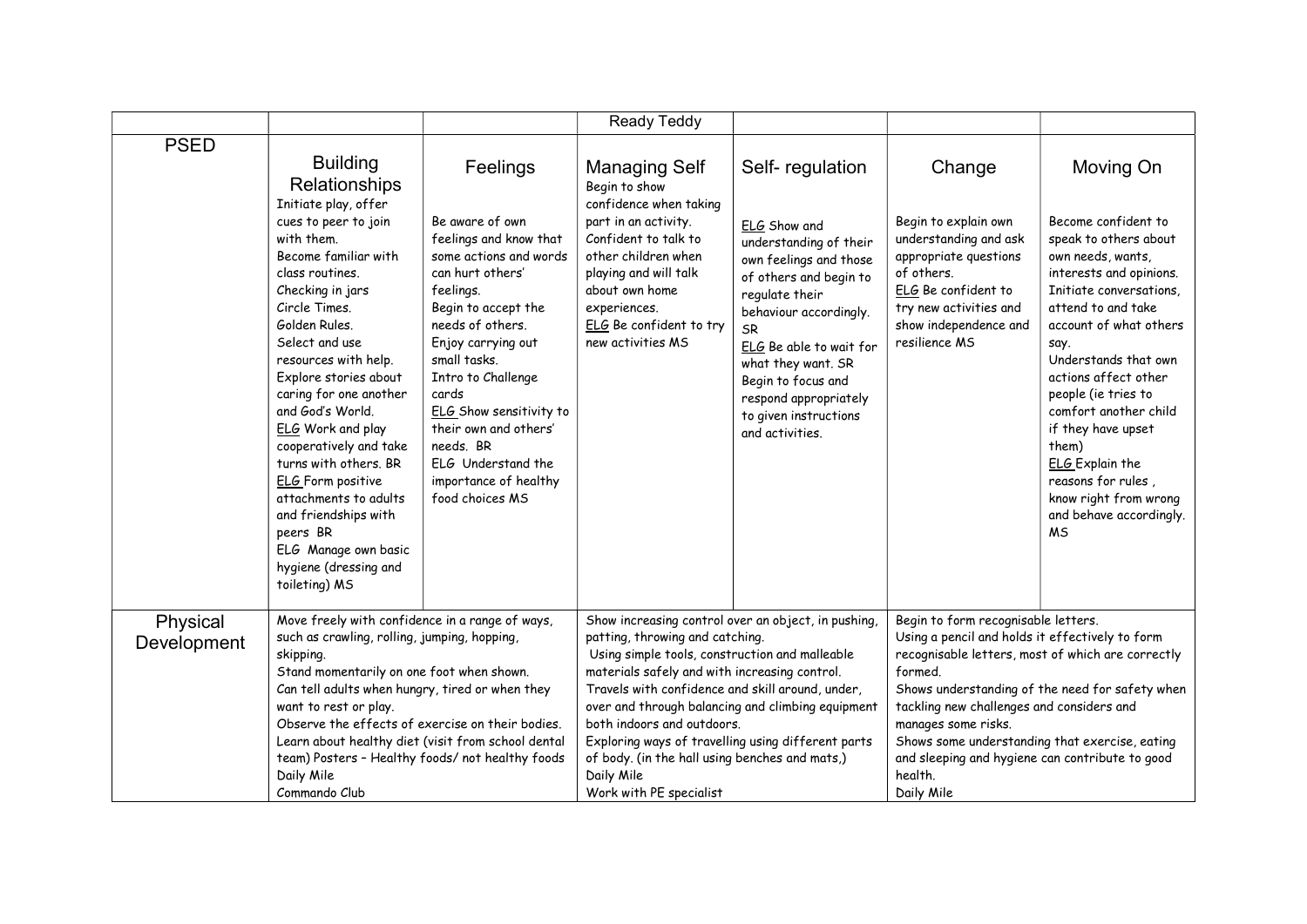|                                                                             | Work with PE specialist<br>ELG Runs and negotiates space and obstacles<br>safely GMS<br>Introduction to RWI scheme<br>Copy some letters (eg; from name)<br>Shows a preference for a dominant hand.<br>ELG Holds pencil between thumb and two fingers.<br>Tripod grip FMS                                                                                                                           |                                                                                                                                                                        | Discuss importance of exercise after PE<br>Jumpstart Johnny Daily Mile<br>ELG Demonstrate strength balance and<br>coordination when playing. GMS<br>ELG Use a range of small tools, scissors<br>paintbrushes, cutlery. FMS                                                                                                                                                                                       |                                                                                                                                                                                                                                                                                                  | ELG Move energetically, running jumping dancing |
|-----------------------------------------------------------------------------|----------------------------------------------------------------------------------------------------------------------------------------------------------------------------------------------------------------------------------------------------------------------------------------------------------------------------------------------------------------------------------------------------|------------------------------------------------------------------------------------------------------------------------------------------------------------------------|------------------------------------------------------------------------------------------------------------------------------------------------------------------------------------------------------------------------------------------------------------------------------------------------------------------------------------------------------------------------------------------------------------------|--------------------------------------------------------------------------------------------------------------------------------------------------------------------------------------------------------------------------------------------------------------------------------------------------|-------------------------------------------------|
| Communication<br>& Language<br>Listening,<br>Attention and<br>Understanding | Listens to others, one to one or in small groups<br>offering own ideas and using recently introduced<br>vocabulary.<br>Listens to regular story sessions with increasing<br>attention and recall.<br>Joins in with repeated reframes and anticipates<br>key phrases in rhymes and stories (using story<br>sticks and Traditional Tales)<br>Focuses attention and can follow simple<br>instructions |                                                                                                                                                                        | Make comments about what they have heard and<br>begin to ask questions to clarify understanding.<br>Begin to use more complex sentences to link<br>thoughts (using and, because)<br>Retell simple events in the correct order.<br>Talk about past experiences                                                                                                                                                    | Maintain attention and sits quietly during<br>appropriate activity<br>Able to follow a story without pictures or props<br>Listen and respond to ideas expressed by others<br>in conversation or discussion.                                                                                      |                                                 |
| Speaking                                                                    | Circle Times small group discussions<br><b>Introduction of Talk Partners</b><br>Introduction of Tales Toolkit to develop story<br>telling<br>Talking Tables (children look at artefacts and<br>describe them)<br>Introduction of DEAL activities<br>Role Play area linked to topic<br>Vocabulary wall: word of the week                                                                            |                                                                                                                                                                        | Offer explanations to connect ideas, explain what<br>is happening and anticipate what might happen<br>next, using recently introduced vocabulary.<br>Use talk in pretending that objects stand for<br>something else in play<br>Use language to imagine and recreate roles and<br>experiences in play situations.<br>Build up a vocabulary that reflects their<br>experiences.<br>Role Play area linked to topic | Express ideas and feelings in full sentences<br>including use of past, present and future tenses,<br>making use of conjunctions (with modelling and<br>support from the teacher)<br>Role Play area linked to topic.<br>Hold a conversation, back and forth exchanges<br>with teachers and peers. |                                                 |
| Literacy<br>Comprehension                                                   | Enjoys rhyming<br>activities<br>Shows awareness of<br>rhyme and alliteration<br>Recognises rhyme in<br>spoken words                                                                                                                                                                                                                                                                                | <b>Introduction of Guided</b><br>Reading sessions<br>Listen to stories with<br>increasing recall.<br>Anticipate key events<br>in stories and how a<br>story might end. | Enjoy an increasing range of books.<br>Know that information can be retrieved from<br>books and computers<br>Demonstrates understanding of what has been<br>read to them by retelling stories using their own<br>words and recently introduced vocabulary                                                                                                                                                        | Use and understand<br>recently introduced<br>vocabulary during<br>discussions about<br>stories, non-fiction,<br>rhymes and poems<br>during role-play and<br>use of Tales Toolkit.                                                                                                                |                                                 |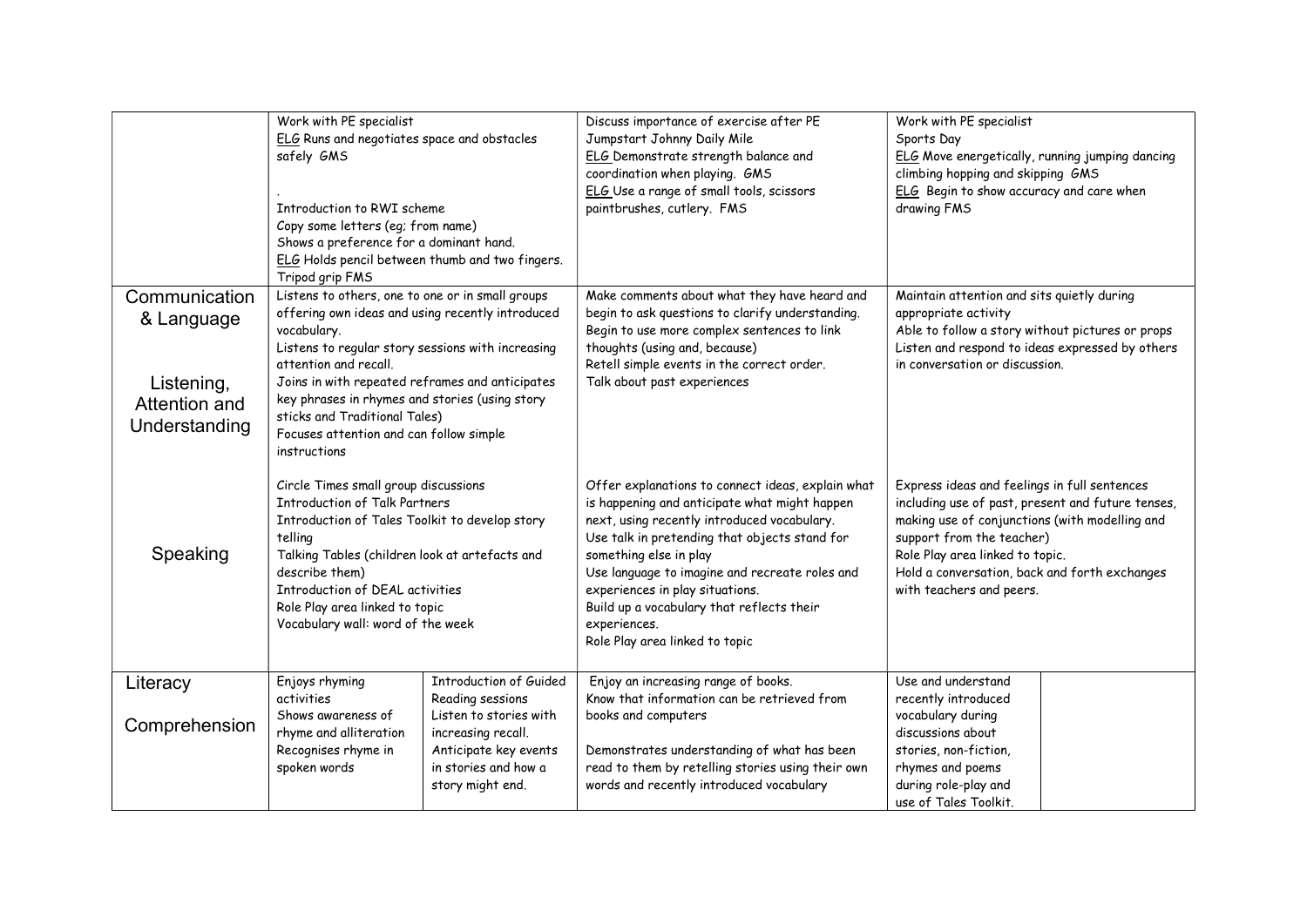|                       | Shows interest in<br>books and print in the<br>environment<br>Recognise familiar<br>words such as own<br>name<br>Holds a book the<br>correct way up and<br>turns the pages                                                                                                                                                                                                                                               | Describe main story<br>settings, events and<br>characters.<br>Look at books and<br>develop a love of<br>reading.                                                                                                                                                                                                   | Children to become familiar with the text used<br>for topic work.<br>Pinny Time<br>RWI games indoor and outdoor |                                                                                                                                                                                                                                                                                     |  |
|-----------------------|--------------------------------------------------------------------------------------------------------------------------------------------------------------------------------------------------------------------------------------------------------------------------------------------------------------------------------------------------------------------------------------------------------------------------|--------------------------------------------------------------------------------------------------------------------------------------------------------------------------------------------------------------------------------------------------------------------------------------------------------------------|-----------------------------------------------------------------------------------------------------------------|-------------------------------------------------------------------------------------------------------------------------------------------------------------------------------------------------------------------------------------------------------------------------------------|--|
| Reading<br><b>RWI</b> | Introduction to the<br>Book area and how to<br>handle books.<br>Know that print carries<br>meaning and in English<br>is read from left to<br>right and top to bottom<br>Introduction to RWI<br>(see plans)<br>ELG<br>Say a sound for each<br>letter of the alphabet<br>and at least 10<br>diagraphs<br>Introduction to Sound<br>Books for Home<br>Learning.<br>Introduction of<br>Vocabulary Wall. (word<br>of the week) | Introduction of Home<br>Reading Books.<br><b>Introduction of Guided</b><br>reading sessions.<br><b>ELG</b><br>Read words consistent<br>with their phonic<br>knowledge through<br>sound blending.<br>Children encouraged to<br>read words that are<br>around the classroom<br>on cards, and in the<br>outdoor area. |                                                                                                                 | ELG<br>Read aloud simple<br>sentences and books<br>that are consistent<br>with their phonic<br>knowledge, including<br>some common<br>exception words.<br>Books appropriate to<br>the children's phonic<br>knowledge in the Book<br>area.<br>Introducing a wider<br>range of texts. |  |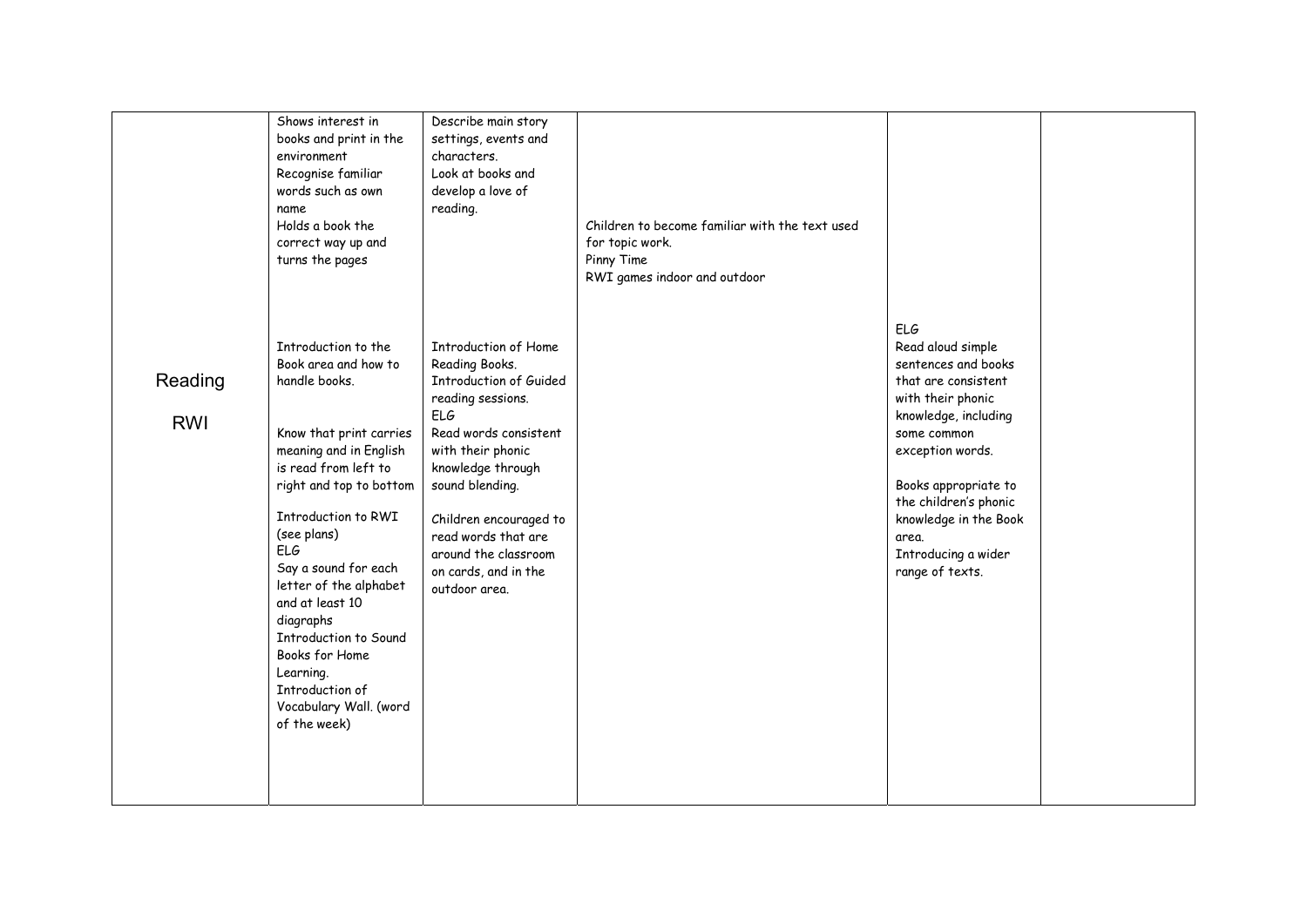| Writing      | Sometimes give                                                                                   | Making books                    | Writes own name and                                                                                                                                                                                                | Begin to use different               | Begin to use phonic                                                                                                      | Writing fact books                          |
|--------------|--------------------------------------------------------------------------------------------------|---------------------------------|--------------------------------------------------------------------------------------------------------------------------------------------------------------------------------------------------------------------|--------------------------------------|--------------------------------------------------------------------------------------------------------------------------|---------------------------------------------|
|              | meaning to marks as<br>they draw write and                                                       | Lists<br>Letters to Father      | attempts things such as                                                                                                                                                                                            | formats to write                     | knowledge to write<br>words in ways which                                                                                | about India.                                |
| <b>RWI</b>   | paint                                                                                            | Christmas                       | labels, captions.<br>Uses some clearly                                                                                                                                                                             | words, speech bubbles,<br>Postcards. | match the spoken                                                                                                         | Writing a WOW                               |
|              | Introduce mark making                                                                            | Writing cvc games (roll         | identifiable letters to                                                                                                                                                                                            |                                      | sounds                                                                                                                   | sentence to include                         |
|              | areas both indoors and                                                                           | and write)                      | communicate meaning                                                                                                                                                                                                |                                      | Attempt to write short                                                                                                   | adjectives, (size,                          |
|              | outdoors                                                                                         | "I can" sentences               | Develop Tales Toolkit                                                                                                                                                                                              |                                      | meaningful sentences                                                                                                     | colour, amount)                             |
|              |                                                                                                  | linked to topic of All          | for writing words linked                                                                                                                                                                                           |                                      | Writing fact books                                                                                                       |                                             |
|              | Introduction to RWI                                                                              | about Me                        | to storytelling.                                                                                                                                                                                                   |                                      | about the planets                                                                                                        | Tales Toolkit stories.                      |
|              | Correction formation                                                                             |                                 |                                                                                                                                                                                                                    |                                      | DFAL activities-hot                                                                                                      |                                             |
|              | of letters.                                                                                      | Making info posters             |                                                                                                                                                                                                                    |                                      | seating                                                                                                                  |                                             |
|              | Experiences of writing                                                                           | about looking after our         | ELG                                                                                                                                                                                                                |                                      | Tales Toolkit story                                                                                                      | ELG                                         |
|              | letters in sand, salt,                                                                           | teeth and healthy               | Can spell words by                                                                                                                                                                                                 |                                      | writing                                                                                                                  | Write simple phrases<br>and sentences which |
|              | paint, water<br>Begin to write own                                                               | eating choices. (labels)<br>ELG | identifying sounds in<br>them and representing                                                                                                                                                                     |                                      |                                                                                                                          | can be read by                              |
|              | name.                                                                                            | Write recognisable              | the sounds with a                                                                                                                                                                                                  |                                      |                                                                                                                          | themselves and others                       |
|              |                                                                                                  | letters, most of which          | letter.                                                                                                                                                                                                            |                                      |                                                                                                                          | Spell words correctly                       |
|              |                                                                                                  | are correctly formed            |                                                                                                                                                                                                                    |                                      |                                                                                                                          |                                             |
|              |                                                                                                  |                                 |                                                                                                                                                                                                                    |                                      |                                                                                                                          |                                             |
| <b>Maths</b> | Number and place value                                                                           |                                 | Number and Place value                                                                                                                                                                                             |                                      | Number and place value                                                                                                   |                                             |
|              | Use some number names and language                                                               |                                 | Compare two groups of objects saying which has                                                                                                                                                                     |                                      | Counting to 20 verbally                                                                                                  |                                             |
|              | spontaneously.                                                                                   |                                 | the same, more, less.                                                                                                                                                                                              |                                      |                                                                                                                          |                                             |
|              | Realise that anything can be counted                                                             |                                 | Find the total in two groups by counting them                                                                                                                                                                      |                                      | Addition and subtraction                                                                                                 |                                             |
|              | (claps jumps hops)                                                                               |                                 | Begin to count up to 10 forwards and backwards<br>Say the number that is one more than a given<br>number<br><b>Addition and Subtraction</b><br>Number bonds to 10 ten frame<br>Number bonds to 10 Part-whole frame |                                      | Adding by counting on                                                                                                    |                                             |
|              | Recite numbers in order to 10.                                                                   |                                 |                                                                                                                                                                                                                    |                                      | Taking away by counting back<br>Multiplication and Division<br>Doubling<br>Halving and sharing amounts<br>Odds and evens |                                             |
|              | Begin to understand different ways to make 5,<br>number bonds to 5                               |                                 |                                                                                                                                                                                                                    |                                      |                                                                                                                          |                                             |
|              | Introduction to 5 frames                                                                         |                                 |                                                                                                                                                                                                                    |                                      |                                                                                                                          |                                             |
|              | Introduction to part part whole                                                                  |                                 |                                                                                                                                                                                                                    |                                      |                                                                                                                          |                                             |
|              | Know that numbers identify how many objects are                                                  |                                 |                                                                                                                                                                                                                    |                                      | Shape, space and measure                                                                                                 |                                             |
|              | in a set.                                                                                        |                                 | Shape, space and measure                                                                                                                                                                                           |                                      | Introduction to money                                                                                                    |                                             |
|              | Begin to subitise numbers up to 5                                                                |                                 | Describe their position such as "behind" "next to"                                                                                                                                                                 |                                      | Identify the coins and begin to add simple                                                                               |                                             |
|              | Using the language of more and fewer to compare                                                  |                                 | Order two or three items by length and height                                                                                                                                                                      |                                      | amounts of money                                                                                                         |                                             |
|              | two sets of objects                                                                              |                                 | weight and capacity                                                                                                                                                                                                |                                      | Estimate how many objects they can see and                                                                               |                                             |
|              | Addition and subtraction                                                                         |                                 | <b>SOCK WEEK</b>                                                                                                                                                                                                   |                                      | check them                                                                                                               |                                             |
|              | Comparing quantities, counting objects, sorting                                                  |                                 | Ordering socks                                                                                                                                                                                                     |                                      | SOCKS How many cubes will fill the sock                                                                                  |                                             |
|              | Numicom recognition and use for adding one more.<br>Find one more/less from a group of 5 objects |                                 | Making patterns with socks<br>Matching pairs                                                                                                                                                                       |                                      | Continue to use mathematical terms to describe                                                                           |                                             |
|              | Sorting into groups Buttons- similar, different                                                  |                                 |                                                                                                                                                                                                                    |                                      | 3d shapes<br>Measurement                                                                                                 |                                             |
|              |                                                                                                  |                                 |                                                                                                                                                                                                                    |                                      |                                                                                                                          |                                             |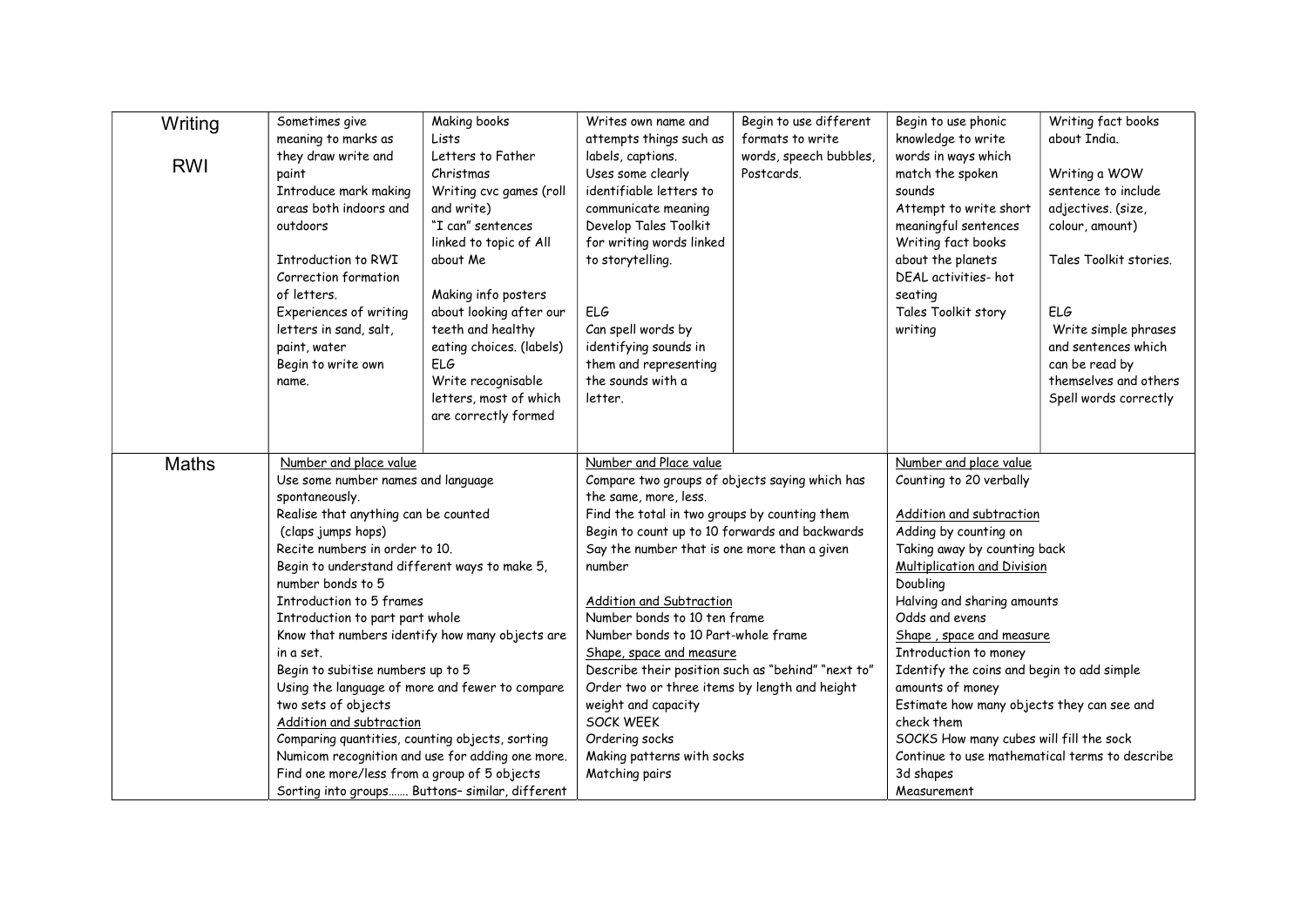|                                                   | Begin to count objects to 5 and beyond<br>Investigate patterns, using numbers, familiar<br>objects and shapes.<br>Shape, shape and Measure<br>Begin to use mathematical language for 2d shapes<br>and "solid" 3d shapes.<br>Introduction to time using 1minute timers.<br>My day: Order and sequence familiar events<br>(making timeline of their day or a familiar story)<br>Eye colour pictograms<br>Introduction to Number blocks<br><b>ELG</b><br>Subitise up to 5. N<br>Recognise and construct patterns using numbers<br>and objects NP<br>Recognise when one quantity is greater, less than<br>or the same as another. NP | Introduction to O'clock and half past on a clock<br>face<br>Record using marks that they can explain<br><b>ELG</b><br>Recall number bonds up to 5, including subtraction<br>facts. N<br>Have a deep understanding of number 10, including<br>the composition of each number. N<br>Explore and represent patterns within numbers up<br>to 10, evens and odds and double facts. NP | Length, height and distance<br>Weight<br>Capacity<br>In practical activities and discussion begin to use<br>the vocabulary involved in adding and subtracting.<br>Begin to solve simple addition and subtraction<br>problems using apparatus or number lines.<br><b>ELG</b><br>Recall number bonds to 10 including double facts.<br>N                                                                      |
|---------------------------------------------------|----------------------------------------------------------------------------------------------------------------------------------------------------------------------------------------------------------------------------------------------------------------------------------------------------------------------------------------------------------------------------------------------------------------------------------------------------------------------------------------------------------------------------------------------------------------------------------------------------------------------------------|----------------------------------------------------------------------------------------------------------------------------------------------------------------------------------------------------------------------------------------------------------------------------------------------------------------------------------------------------------------------------------|------------------------------------------------------------------------------------------------------------------------------------------------------------------------------------------------------------------------------------------------------------------------------------------------------------------------------------------------------------------------------------------------------------|
| Understanding<br>the world<br>Past and<br>Present | Know some of the things that make them unique<br>and talk about similarities and differences in<br>relation to family and friends<br>Recognise and describe special times or events<br>for family and friends.<br>Introduction of class Memory Boxes for the year<br>ahead of the people<br>Visit from the dentist.<br>ELG<br>Talk about the lives of the people around them<br>and their roles in society. PP                                                                                                                                                                                                                   | Show interest in the lives of people who are<br>familiar to them<br>Remember and talk about significant events in<br>their own experience<br>Recognise special times or events with their<br>family and friends.<br><b>ELG</b><br>Understand the past through characters and<br>events in books read in class. PP                                                                | Comments and asks questions about aspects of<br>the world in which they live<br>Investigate Space-looking at the planets in detail<br>Children use technology to gain information<br>Making space rockets, planets.<br>Investigate household items from the<br>past(library loan box) reading the story "Peepo"<br>ELG<br>Know some similarities and differences between<br>things in the past and now. PP |
|                                                   | ELG<br>Become familiar with their local environment,<br>through observations, maps, non-fiction texts.                                                                                                                                                                                                                                                                                                                                                                                                                                                                                                                           | Easter story/ celebrations<br>Chinese New Year Facts about China/celebrations                                                                                                                                                                                                                                                                                                    | Investigate the country of India, looking at the<br>Environment, food, people and celebrations.                                                                                                                                                                                                                                                                                                            |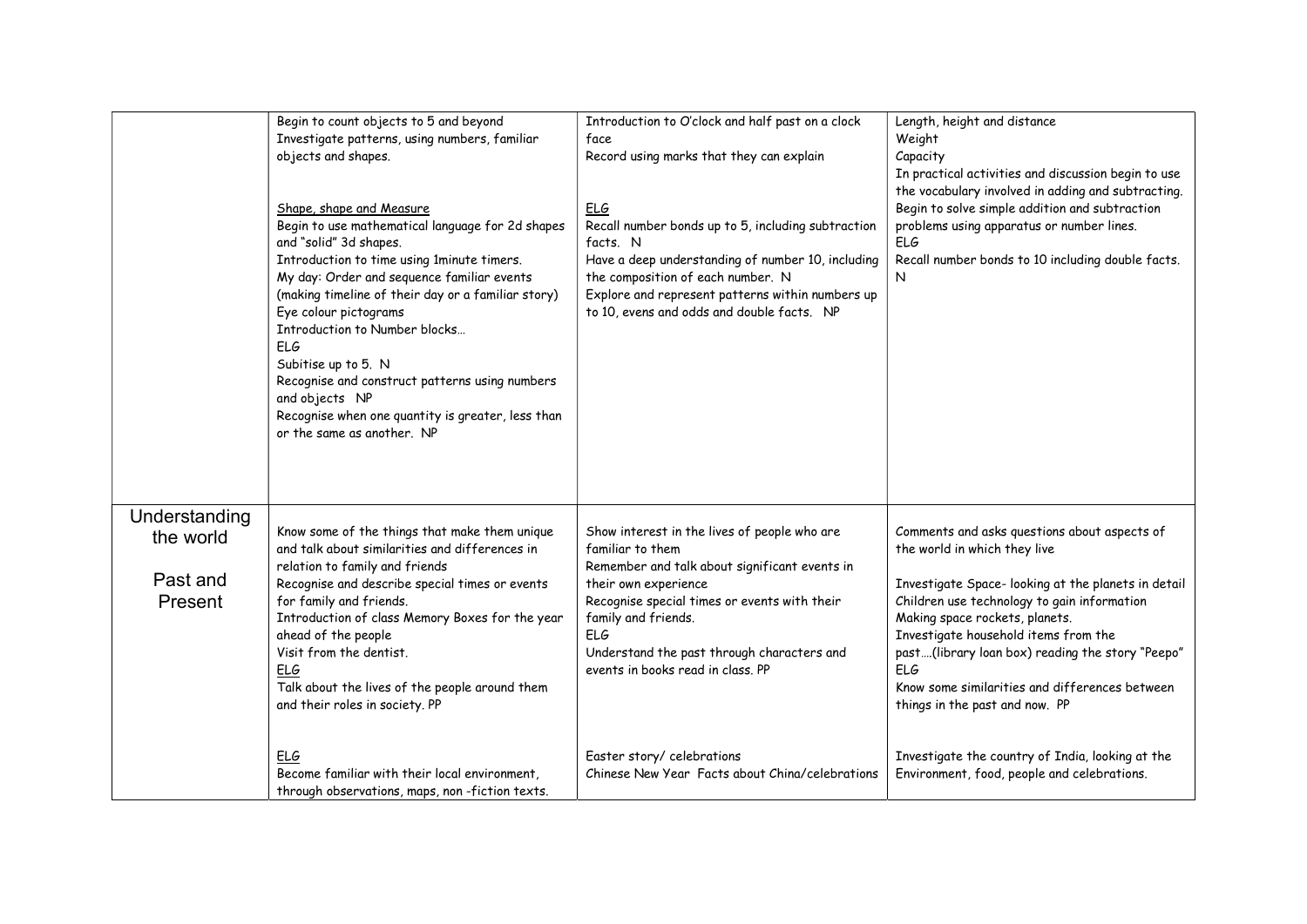| People, Culture<br>and<br>communities | Drawing a plan of the classroom and the outdoor<br>area<br>I can see I can hear I can touch Triangle Book<br>St Andrews Day Facts about Scotland using<br>Barnaby Bear                                                                                                                                                                          |                                                                                                                                                                                                                                                                   | St David's Day<br>Facts about the countries using<br>Barnaby Bear<br>St Patrick's Day Facts about the countries using<br><b>Barnaby Bear</b><br>ELG<br>Know some similarities and differences between<br>different religions and cultures in this country.                                               |                                                                                                                                                                                                                                  | Facts about England using<br>St George's Day<br>Barnaby Bear<br>London week- Look at facts and buildings in<br>London<br>Katie goes to London/the Queens Knickers<br>ELG<br>Explain some similarities and differences between<br>life in this country and life in other countries. |                                                                                                                                                                                                                                                                                               |
|---------------------------------------|-------------------------------------------------------------------------------------------------------------------------------------------------------------------------------------------------------------------------------------------------------------------------------------------------------------------------------------------------|-------------------------------------------------------------------------------------------------------------------------------------------------------------------------------------------------------------------------------------------------------------------|----------------------------------------------------------------------------------------------------------------------------------------------------------------------------------------------------------------------------------------------------------------------------------------------------------|----------------------------------------------------------------------------------------------------------------------------------------------------------------------------------------------------------------------------------|------------------------------------------------------------------------------------------------------------------------------------------------------------------------------------------------------------------------------------------------------------------------------------|-----------------------------------------------------------------------------------------------------------------------------------------------------------------------------------------------------------------------------------------------------------------------------------------------|
| <b>The Natural</b><br>World           | Can talk about some of the things which they have<br>observed such as plants, animals around them.<br>The 5 senses<br>Changes since birth (baby photos)<br>Seasonal changes<br>Walk to Bruntwood Park - Autumn Harvest<br><b>ELG</b><br>Explore the natural world around them, make<br>observations, drawing pictures of plants and<br>animals. |                                                                                                                                                                                                                                                                   | Look closely at similarities, differences, patterns<br>and changes<br>Research Minibeast facts<br>Minibeast Hunt in the wildlife area and Bruntwood<br>Park<br>Identifying minibeasts and classifying them in<br>groups.<br><b>ELG</b><br>Investigate the processes and changes in the<br>natural world. |                                                                                                                                                                                                                                  | Investigate contrasting environments - topic of<br><b>India</b><br>Summer walk to Bruntwood park<br>ELG<br>Know some similarities and differences in<br>contrasting environments.                                                                                                  |                                                                                                                                                                                                                                                                                               |
| <b>Expressive Arts</b>                | Artist; Freda Kahlo<br>Explore how colours                                                                                                                                                                                                                                                                                                      | Capture experiences                                                                                                                                                                                                                                               | Artist ; Faith Ringgold<br>Join construction                                                                                                                                                                                                                                                             | Artist : Kandinsky                                                                                                                                                                                                               | Select tools and<br>techniques needed to                                                                                                                                                                                                                                           | Artist; Ritu Kumar<br>Understand that                                                                                                                                                                                                                                                         |
| & Design                              | can be changed                                                                                                                                                                                                                                                                                                                                  | with a range of media.                                                                                                                                                                                                                                            | pieces to build and                                                                                                                                                                                                                                                                                      | Create simple                                                                                                                                                                                                                    | assemble shape and                                                                                                                                                                                                                                                                 | different media can                                                                                                                                                                                                                                                                           |
| Creating with<br><b>Materials</b>     | Colour mixing<br>Naming colours<br>Experimenting and<br>using Primary colours<br>Self-portraits,<br>painting and drawing<br>Handprints<br>3d autumn pictures<br>using a variety of<br>media. media<br>Painting pictures of<br>what we enjoy doing                                                                                               | Understand that they<br>can use lines to enclose<br>a space and use shapes<br>to represent objects.<br>Use various<br>construction materials.<br>Beginning to be<br>interested in and<br>describing different<br>textures.<br>Rangoli Patterns<br>Christmas cards | balance.<br>Constructs with a<br>purpose in mind using a<br>variety of resources.<br>Junk Modelling<br>Using construction<br>materials outside<br>Marble printing<br>Making their own<br>"Supertato"                                                                                                     | representations of<br>events, people and<br>objects<br>Awareness and<br>discussion of patterns<br>Create a simple<br>symmetrical pattern<br>Chose colours for a<br>particular purpose<br>Investigating patterns<br>in Minibeasts | join the materials<br>which they use<br>Art areas in the<br>classroom<br>Challenge cards<br>Ramadam Cards and<br>patterns.<br>Using props during<br>DEAL sessions to<br>retell/invent stories.                                                                                     | combine new effects<br>Manipulate materials to<br>achieve a planned<br>effect<br>Constructs with a<br>purpose in mind using a<br>variety of resources<br>And adapts work where<br>necessary<br>They represent their<br>own ideas, thoughts<br>and feelings through<br>design, technology, art |